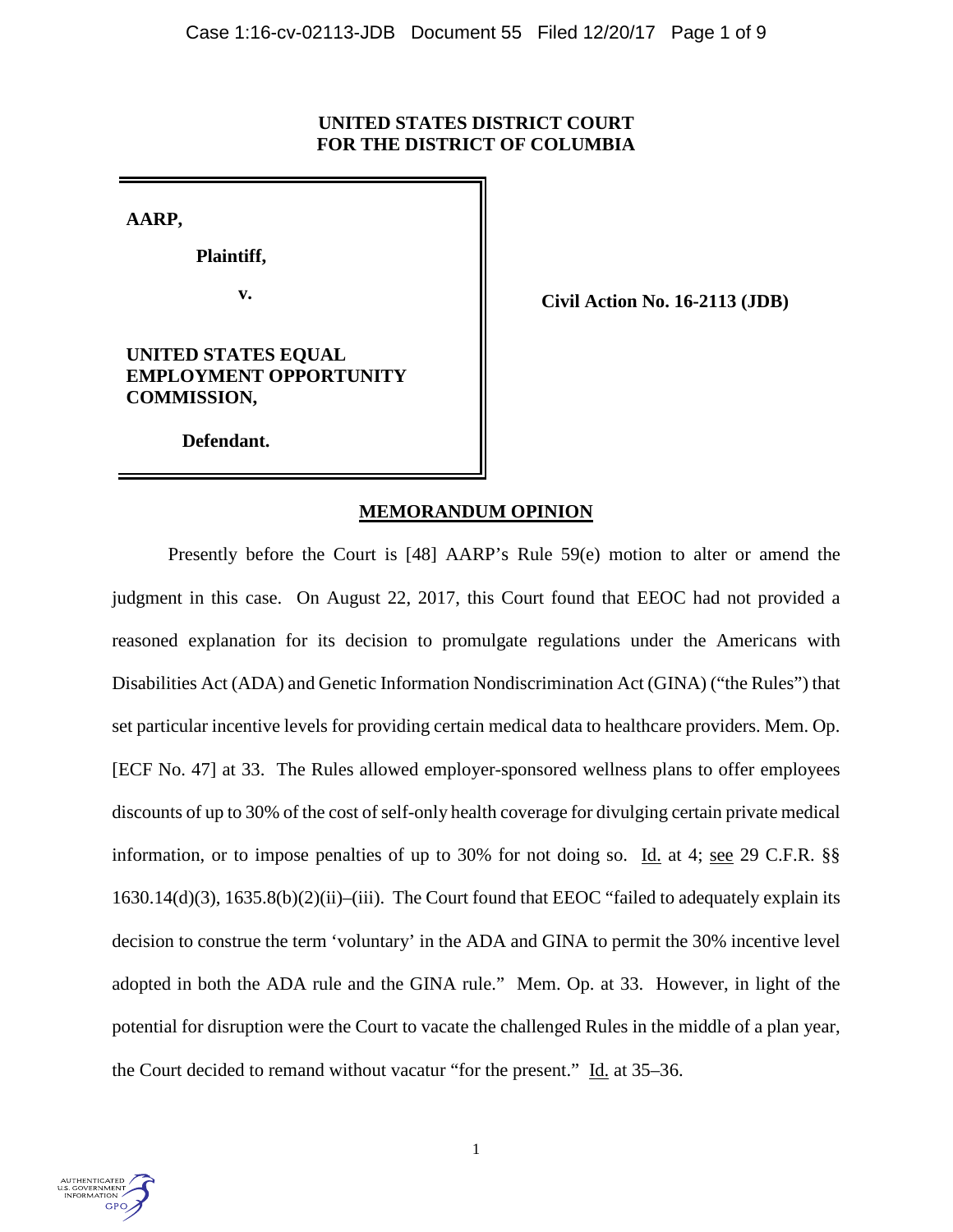### Case 1:16-cv-02113-JDB Document 55 Filed 12/20/17 Page 2 of 9

Now, "[t]o avoid manifest injustice," AARP asks that the Court reconsider that decision and either (1) vacate the Rules but stay the mandate until January 1, 2018, or (2) issue an injunction against enforcement of the Rules effective January 1, 2018. AARP's Mem. of Law in Supp. of Rule 59(e) Mot. to Alter or Amend the Court's Aug. 22, 2017 Order ("AARP Mot.") [ECF No. 48-1] at 1. EEOC opposes the motion, arguing that a 2018 vacatur of the Rules would be too disruptive for employers and employees. Def.'s Mem. in Opp'n to Pl.'s Rule 59(e) Mot. to Alter or Amend Order ("Opp'n") [ECF No. 49] at 1–2. EEOC has also indicated that it intends to issue a final rule in October 2019 that would be applicable, at the earliest, in 2021. Def.'s Status Report [ECF No. 50] at 1 & n.1. In its reply brief, AARP raises another alternative: vacating the Rules but applying the order of vacatur only to plans that begin at least six months after the order is issued. AARP's Reply Supp. Rule 59(e) Mot. to Alter or Amend Order and Response to Def.'s Status Rep. ("Reply") [ECF No. 52] at 7–8. For the reasons explained below, the Court will grant AARP's motion and vacate the challenged portions of the ADA and GINA rules. However, to avoid the potential for disruption, the Court will stay the mandate until January 1, 2019.

\* \* \*

Motions to alter or amend a judgment under Federal Rule of Civil Procedure 59(e) lie within the discretion of the Court. Ciralsky v. CIA, 355 F.3d 661, 671 (D.C. Cir. 2004); see Black v. Tomlinson, 235 F.R.D. 532, 533 (D.D.C. 2006) ("[D]istrict courts have substantial discretion in ruling on motions for reconsideration."). While "Rule 59(e) is not a vehicle to present a new legal theory that was available prior to judgment," Patton Boggs LLP v. Chevron Corp., 683 F.3d 397, 403 (D.C. Cir. 2012), a Rule 59 motion may be granted if "there is an intervening change of controlling law, the availability of new evidence, or the need to correct a clear error or prevent manifest injustice," Ciralsky, 355 F.3d at 671. There is no precise definition of what constitutes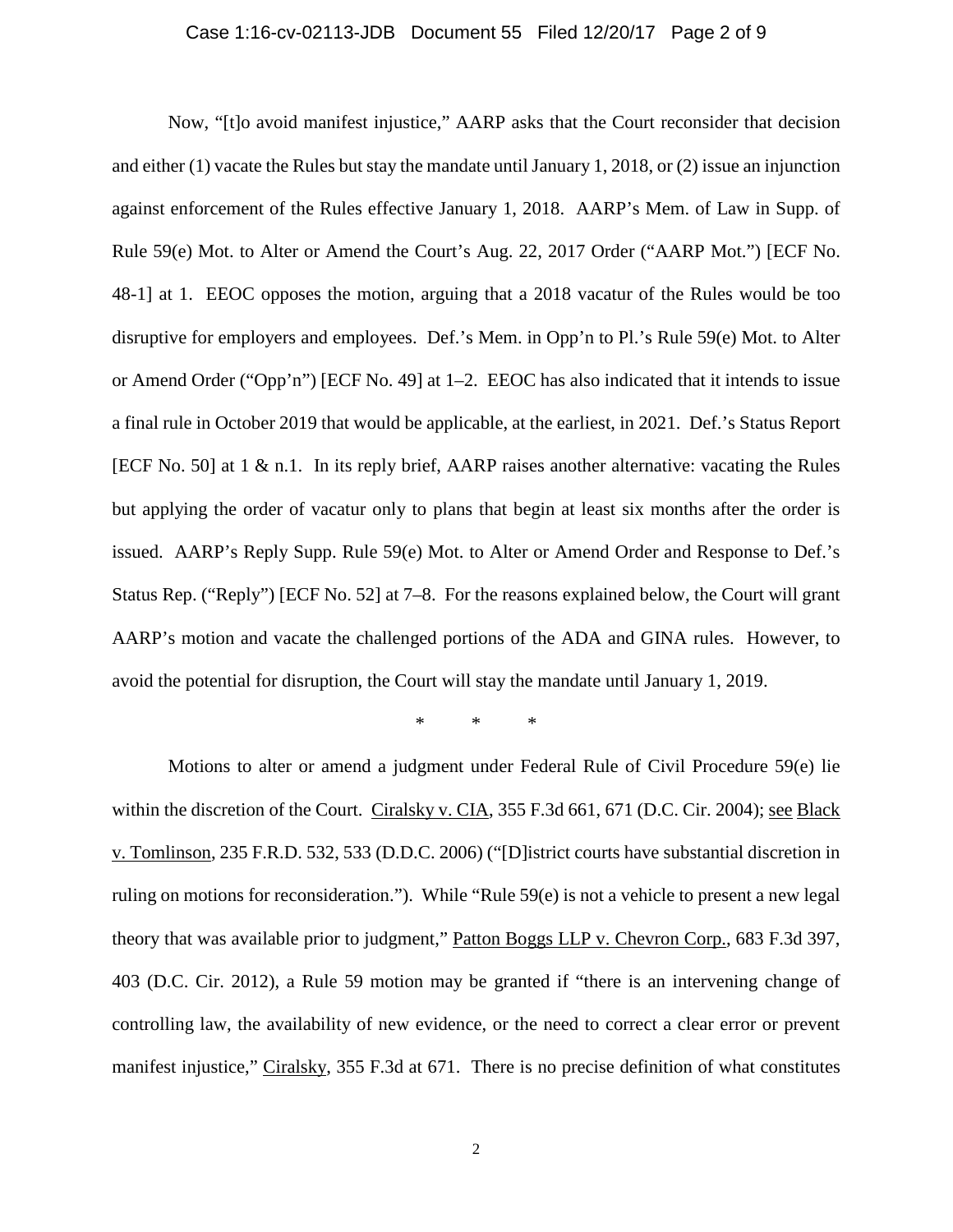# Case 1:16-cv-02113-JDB Document 55 Filed 12/20/17 Page 3 of 9

"manifest injustice," Piper v. U.S. Dep't of Justice, 312 F. Supp. 2d 17, 22 (D.D.C. 2004), as amended (May [1](#page-2-0)3, 2004), though the term obviously contemplates prejudice to the moving party.<sup>1</sup>

The Court's remedial decision in this case does not fall within the mine run of judgments subject to Rule 59(e) motions. This Court decided the issue without thorough argument from the parties. Neither side discussed the question of remedy in its summary judgment briefs. See Mem. Op. at 34. At oral argument, the Court asked each side what the Court should do if it determined that EEOC had not provided a sufficient explanation for the Rules; but neither party discussed its position in much detail, and neither addressed the legal framework used to determine whether vacatur is proper. See Tr. of Mot. Hearing [ECF No. 45] at 46:17–25, 65:6–66:17. This is therefore different from the common situation in which a moving party seeks to make an argument that it could have made previously on a legal question over which the parties already sparred in their briefing. See Ciralsky, 355 F.3d at 673.

EEOC argues that AARP cannot assert manifest injustice now because its summary judgment motion did not request vacatur when it could have done so. Opp'n at 7. But there are good reasons to reexamine the Court's prior holding here. First, the Administrative Procedure Act

<span id="page-2-0"></span><sup>&</sup>lt;sup>1</sup> Both parties have treated the instant motion as properly brought under Federal Rule of Civil Procedure 59(e), rather than Rule 54(b). It is not entirely clear whether Rule 59(e) is, in fact, the correct vehicle for this motion. "Rule 54(b) operates while a case is still ongoing in district court and before any appealable final judgment has been entered . . . . Rule 59(e), in contrast, is a motion for reconsideration that is filed only after the district court's entry of a final judgment." Cobell v. Jewell, 802 F.3d 12, 19 (D.C. Cir. 2015). The order AARP seeks to amend remanded the ADA and GINA rules back to EEOC for reconsideration. In this circuit, "a district court order remanding a case to an agency for significant further proceedings is not final." Pueblo of Sandia v. Babbitt, 231 F.3d 878, 880 (D.C. Cir. 2000) (citation omitted). AARP's motion, therefore, may be better thought of as a request to revise a non-final judgment—which would invoke the Court's inherent equitable powers and Rule 54(b)—rather than as a motion to alter a final judgment under Rule 59(e). See, e.g., Butler v. United Healthcare of Tenn., Inc., No. 3:07-CV-465, 2011 WL 3300674, at \*1 (E.D. Tenn. Aug. 1, 2011). The bar for successful reconsideration is lower under Rule 54(b) than under Rule 59(e). See Scahill v. District of Columbia, No. CV 16-2076 (JDB), 2017 WL 6333972, at \*2 (D.D.C. Dec. 11, 2017) ("Unlike Rule 59(e), which sets a high threshold for parties to raise a new argument for the first time after judgment, . . . Rule 54(b)'s approach . . . can be more flexible, reflecting the inherent power of the rendering district court to afford such relief from interlocutory judgments as justice requires . . . ." (citations and internal quotation marks omitted)). However, the Court need not determine which Federal Rule governs here, because it finds that AARP can meet even the more stringent standards of Rule 59(e).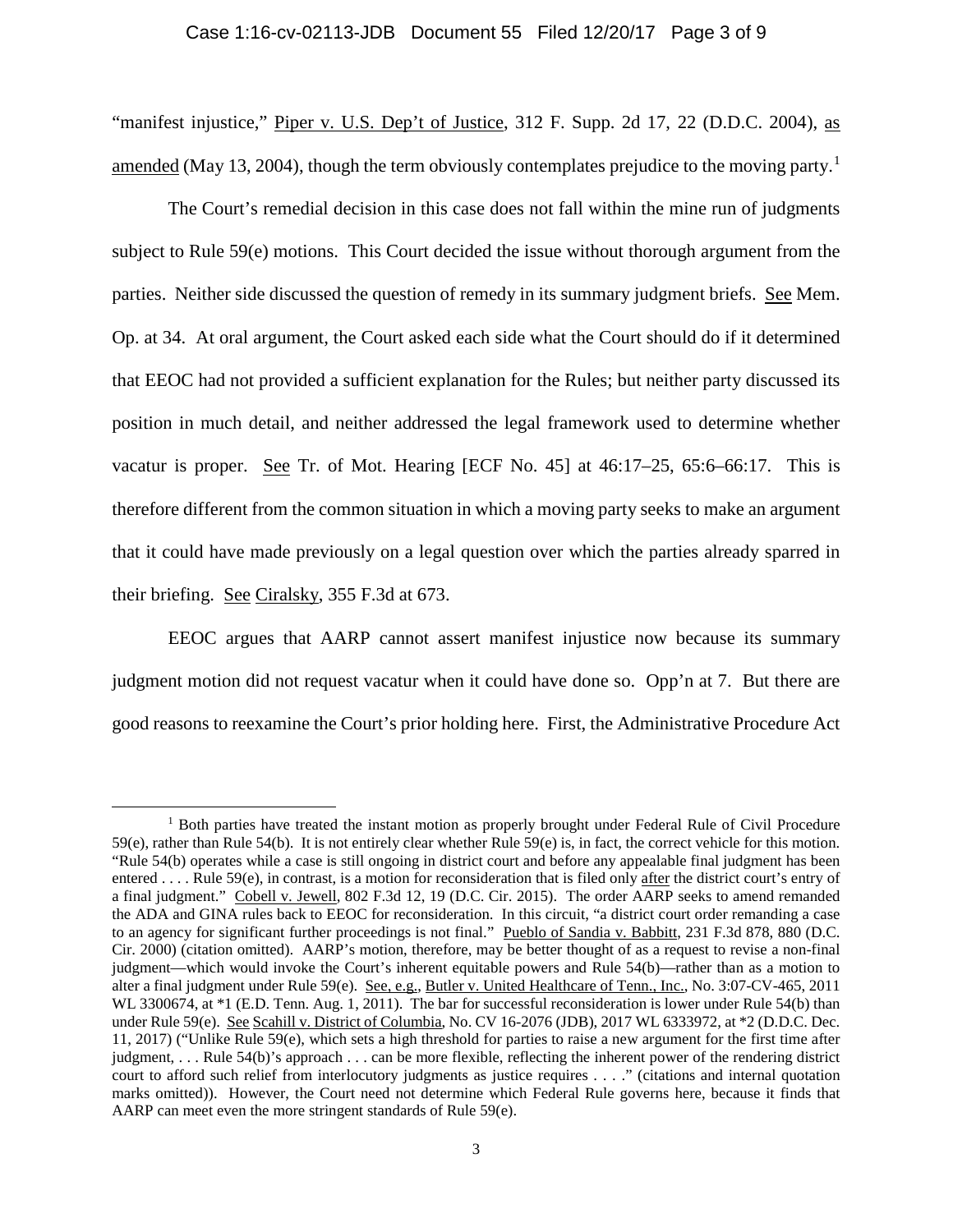### Case 1:16-cv-02113-JDB Document 55 Filed 12/20/17 Page 4 of 9

itself contemplates vacatur as the usual remedy when an agency fails to provide a reasoned explanation for its regulations. 5 U.S.C. § 706(2)(A) ("The reviewing court shall . . . hold unlawful and set aside agency action, findings, and conclusions found to be . . . arbitrary, capricious, an abuse of discretion, or otherwise not in accordance with law . . . ." (emphases added)). And while the courts do not always vacate in such circumstances, vacatur is "normally require[d]." Mem. Op. at 33–34 (quoting Advocates for Highway & Auto Safety v. Fed. Motor Carrier Safety Admin., 429 F.3d 1136, 1151 (D.C. Cir. 2005)); see Am. Bioscience, Inc. v. Thompson, 269 F.3d 1077, 1084 (D.C. Cir. 2001). As AARP has asked the Court from the start to "[v]acate 29 C.F.R. §§ 1630.14(d)(3) and 1635.8(b)(2)(iii)," Compl. [ECF No. 1] at 27, and as AARP claims that remand without vacatur would continue the current harm to its members while EEOC formulates new rules, see AARP Mot. at 6–7, AARP's request deserves serious consideration.

Second, AARP's Rule 59 motion has allowed both parties to air their positions on the remedial question, thereby helping the Court to make a fully informed decision. Indeed, agency vacatur determinations are unusually well-suited to post-judgment briefing. See Comcast Corp. v. FCC, 579 F.3d 1, 11 (D.C. Cir. 2009) (Randolph, J., concurring) ("The briefs of the parties rarely discuss what remedy the court should impose if the agency loses. This is understandable. 'It may be impossible for petitioners, agencies, or intervenors to anticipate exactly how the court's decision will come out. . . . The upshot is that remand-only decisions are being made without sufficient information . . . .'" (citation omitted)); see also Standing Rock Sioux Tribe v. U.S. Army Corps of Engineers, 255 F. Supp. 3d 101, 147–48 (D.D.C. 2017) (ordering parties to file post-judgment briefs on whether to vacate because summary judgment briefing barely discussed issue).

And third, the Court's initial opinion made clear that its remedial decision could be reexamined as circumstances evolved. The Court was particularly concerned about the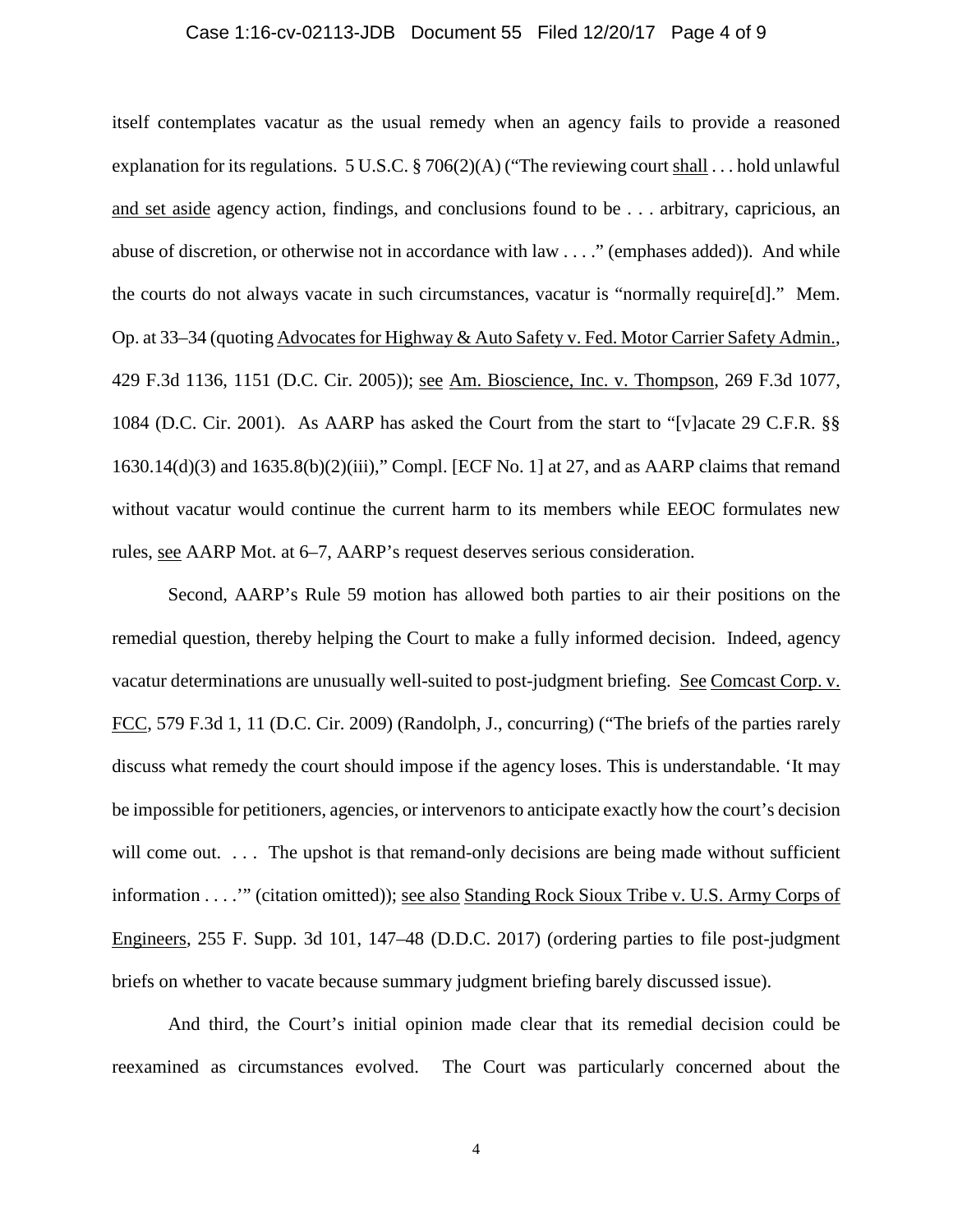## Case 1:16-cv-02113-JDB Document 55 Filed 12/20/17 Page 5 of 9

"potentially widespread disruption and confusion" that could be caused by vacating the Rules in the middle of the 2017 plan year, when employers and employees alike had been relying on the Rules for eight months. Mem. Op. at 35. But it provided the parties with numerous signals that the decision not to vacate was subject to change: the opinion stated that disruption concerns "currently" outweighed the agency's deficiencies in reasoning, that vacatur would be "inappropriate at this time," that the Court assumed the agency could come up with new rules "in a timely manner," and that the Court would remand without vacatur "for the present." Id. at 35– 36. In light of the parties' briefing, therefore, the Court will take a second look at remedies.

"The decision whether to vacate depends on [1] 'the seriousness of the order's deficiencies (and thus the extent of doubt whether the agency chose correctly) and [2] the disruptive consequences of an interim change that may itself be changed.'" Allied-Signal, Inc. v. U.S. Nuclear Reg. Comm'n, 988 F.2d 146, 150–51 (D.C. Cir. 1993). In its prior opinion, the Court determined that vacating the Rules would punish the employers and employees who relied on them, and that the disruption vacatur would thereby cause outweighed the agency's serious failure of reasoning. Mem. Op. 34–35. AARP argues that the calculus is different for 2018—that stakeholders will easily be able to adjust to a vacatur that takes effect next year. AARP Mot. at 9– 10; Reply at 4–6. It therefore requests vacatur effective January 1, 2018. AARP Mot. at 1.

This request would have been problematic even had AARP attempted to expedite the initial summary judgment briefing or asked the Court to conduct the Rule 59 proceedings on an expedited basis. There is significant evidence in the record that employers need to know the regulatory incentive structure for the following year by June or July, at the latest, in order to have enough time to design their wellness plans. See Opp'n at 2–5; AR 2576 (Commonwealth of Ky.), 2863 (ERISA Indust. Comm.), 3379 (Alston & Bird LLP), 3415–16 (Nat'l Bus. Grp. on Health), 3485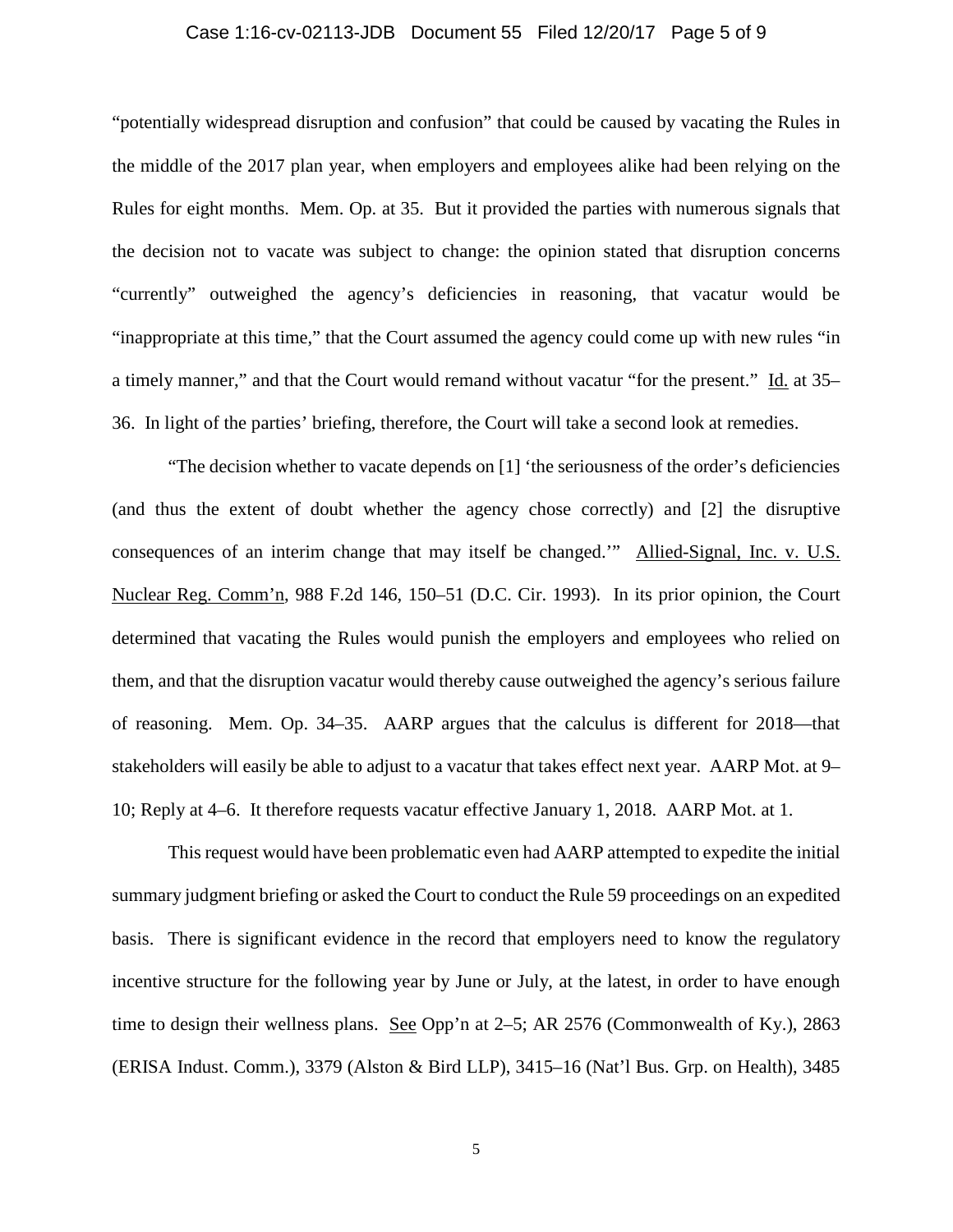#### Case 1:16-cv-02113-JDB Document 55 Filed 12/20/17 Page 6 of 9

(Chamber of Commerce of U.S.), 3559 (Coll. & Univ. Prof'l Ass'n for Human Res.), 3649 (Epstein, Becker & Green), 7202 (Soc'y for Human Res. Mgmt.). Any order vacating the Rules therefore would have had to come several months prior to the Court's August 22 decision in order to avoid nationwide disruption. AARP's assertions to the contrary notwithstanding, see AARP Mot. at 4–6, the Court cannot simply assume that employers will be able to adjust their wellness plans on the fly, or that employees will be able to cope with a shift in their healthcare plans on such short notice. "The Commission is in a better position than the court to assess the disruptive effect of vacating the Rule[s]," Chamber of Commerce v. SEC, 443 F.3d 890, 909 (D.C. Cir. 2006), and it is clear from the record that vacatur is not a realistic option for early 2018.

Moving further into the future, however, the balancing test begins to shift toward vacatur. Courts in this circuit "have not hesitated to vacate a rule when the agency has not responded to empirical data or to an argument inconsistent with its conclusion." Comcast Corp., 579 F.3d at 8. Here, EEOC failed to take into account statutory and other concerns with its decision to set incentive levels at 30%. See Mem. Op. at 33 ("Neither the final rules nor the administrative record contain any concrete data, studies, or analysis that would support any particular incentive level as the threshold past which an incentive becomes involuntary in violation of the ADA and GINA."). This despite numerous comments pointing out EEOC's lack of reasoning and condemning the 30% incentive level as coercive. See id. at 22, 25–26, 32. As the Court has noted, EEOC's "lack of a reasoned explanation is a serious failing." Id. at 34. The first Allied Signal prong thus suggests that vacatur is the proper remedy here.

Meanwhile, the concerns about disruption that caution against vacatur in the near future disappear over time. Nearly all of EEOC's arguments against AARP's motion revolve around the harm that employers and employees would face if the Court were to vacate the Rules weeks before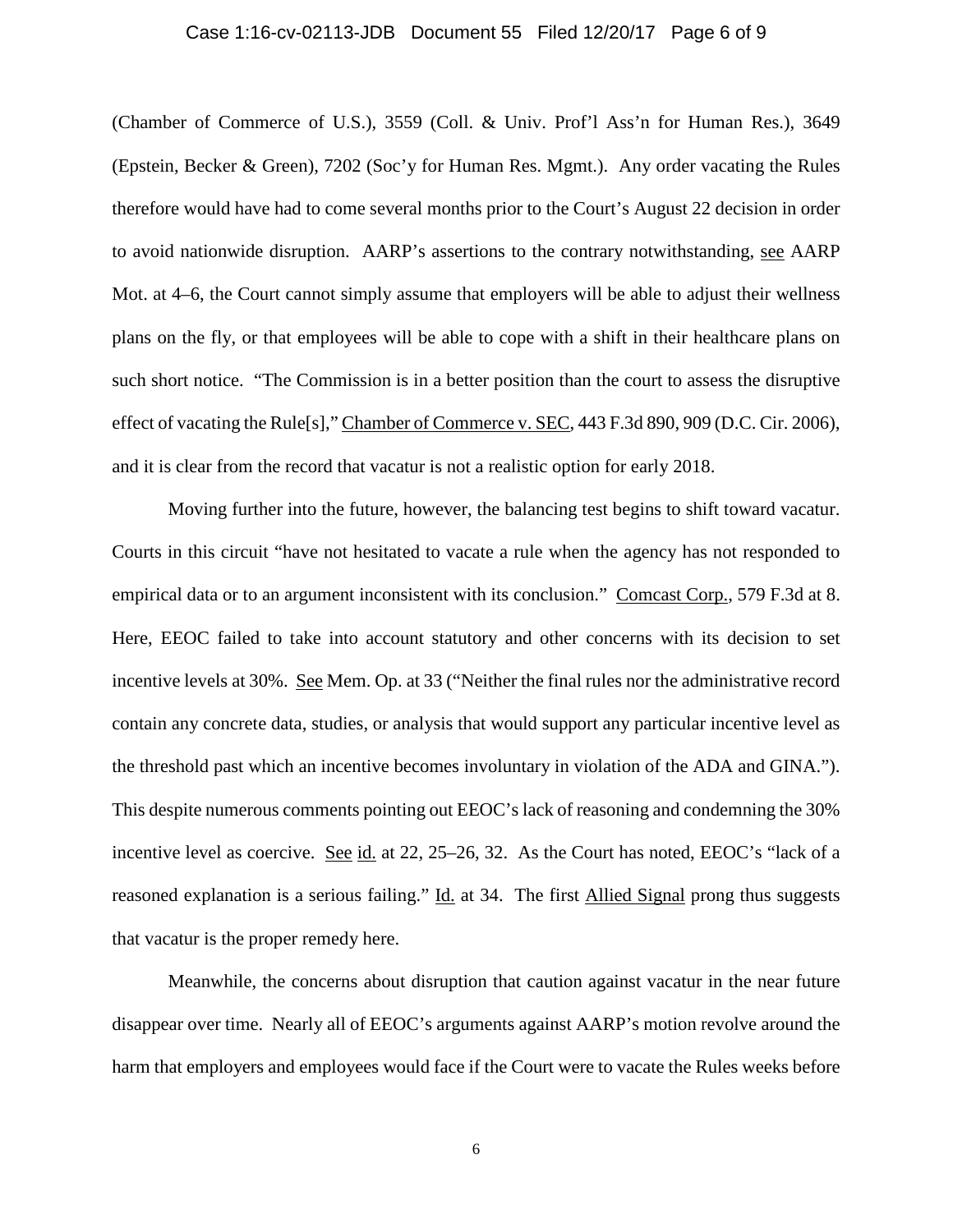#### Case 1:16-cv-02113-JDB Document 55 Filed 12/20/17 Page 7 of 9

the 2018 wellness plans come into effect. See Opp'n at 2–8. But unlike with 2018 plans, for which "[t]he egg has been scrambled," Sugar Cane Growers Co-op. of Fla. v. Veneman, 289 F.3d 89, 97 (D.C. Cir. 2002), there is plenty of time for employers to develop their 2019 wellness plans with knowledge that the Rules have been vacated. EEOC has suggested that businesses need six months' lead time to adjust to a change in the regulatory scheme, Opp'n at 3; the longest lead time for which any commenter asked during EEOC's notice-and-comment process was twelve months, see AR 3415–16 (Nat'l Bus. Grp. on Health), 3559 (Coll. & Univ. Prof'l Ass'n for Human Res.). Thus, vacating as of January 1, 2019 would appear to avoid any substantial disruptive effect.

Moreover, "the second Allied–Signal factor is weighty only insofar as the agency may be able to rehabilitate its rationale for the regulation." Comcast Corp., 579 F.3d at 9. It is far from clear that EEOC will view a 30% incentive level as sufficiently voluntary upon reexamination of the evidence presented to it. That "the agency's decision may very well be different on remand," Mem. Op. at 34 (citation omitted), further reduces the significance of the disruption prong of the vacatur test. And, since AARP's members could be pressured by their employers to give up private medical data as long as the current Rules remain in place, AARP can credibly show prejudice from a decision to remand without vacatur. Given this prejudice, and that the balance of the equities weighs in favor of vacatur in 2019, it would constitute manifest injustice to keep the Rules in place beyond  $2018.<sup>2</sup>$  $2018.<sup>2</sup>$ 

<span id="page-6-0"></span> $2$  The Court's determination that the balance of the equities favors vacatur as of January 2019 differs somewhat from AARP's alternative proposal, which calls for applying the Court's decision to any plans "that begin six months or more after" the Court issues its opinion. Reply at 7–8. However, as noted above, there are indications in the record that some employers may need as long as twelve months to comply with a new regulatory regime. Additionally, some wellness plans do not follow the calendar year; providing a year's notice ensures that no employer will have its current plan disrupted, and will give all employers at least some lead time to adjust for the 2019 plan year. And, as discussed below, waiting to vacate until January 2019 gives EEOC more time to come up with new interim or permanent rules. Thus, a vacatur decision that takes effect early in 2019 would best balance the need to protect employees' privacy with the need to avoid disrupting healthcare plans nationwide. In the Court's view, such a decision ultimately does not conflict with AARP's request to "issue an order of vacatur effective as soon as practicable after January in 2018." Reply at 8.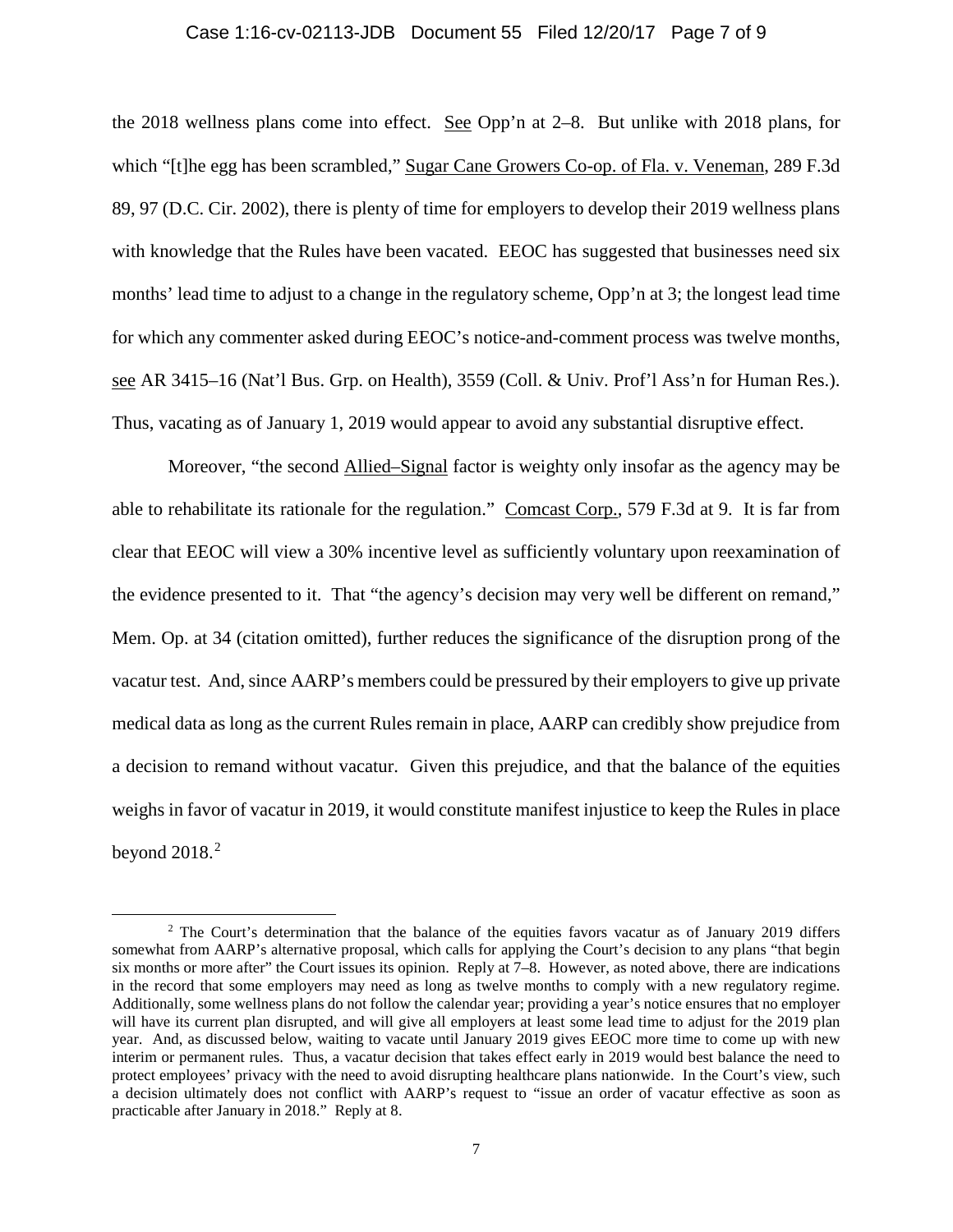#### Case 1:16-cv-02113-JDB Document 55 Filed 12/20/17 Page 8 of 9

It is also noteworthy that, since the Court issued its August 22 decision, EEOC has provided new information regarding its rulemaking timeline. See Def.'s Status Report at 1 & n.1. Though AARP did not provide (and could not have provided) this information in its initial Rule 59 motion, the information is properly before the Court as the Court considers AARP's motion. According to EEOC, the agency does not intend to issue a notice of proposed rulemaking until August 2018, and does not plan to issue a final rule until October 2019. Id. at 1. Thus, EEOC adds, because of the time required for employers to come into compliance, any new final rule "likely would not be applicable until the beginning of 2021." Id. at 1 n.1. EEOC also hints that the process could take even longer as it starts to look into the substance of the issues involved and as new nominees eventually join the Commission.  $\underline{Id}$  at  $1-2$ .<sup>[3](#page-7-0)</sup> If left to its own devices, then, EEOC will not have a new rule ready to take effect for over three years—not what the Court envisioned when it assumed that the Commission could address its errors "in a timely manner." Mem. Op. at 36. This new evidence bears on the vacatur question, and it provides another strong reason to reconsider the Court's original remedial decision. See Ciralsky, 355 F.3d at 671; Int'l Union, United Mine Workers of Am. v. Fed. Mine Safety & Health Admin., 920 F.2d 960, 967 (D.C. Cir. 1990) ("The court would reconsider vacating the order, however, upon a showing that the Assistant Secretary was not proceeding with reasonable diligence on remand.").

\* \* \*

For these reasons, the Court will grant AARP's motion to alter or amend the judgment, and will vacate the challenged incentive portions of the ADA and GINA rules, 29 C.F.R. Sections  $1630.14(d)(3)$  and  $1635.8(b)(2)(iii)$ . However, the Court will exercise its discretion to stay the

<span id="page-7-0"></span><sup>&</sup>lt;sup>3</sup> The two nominees EEOC has mentioned have yet to have a final confirmation vote scheduled, and may be subject to further hearings. See PN 724, Janet Dhillon, Equal Employment Opportunity Commission, https://www.congress.gov/nomination/115th-congress/724; PN 859, Daniel M. Gade, Equal Employment Opportunity Commission, https://www.congress.gov/nomination/115th-congress/859.